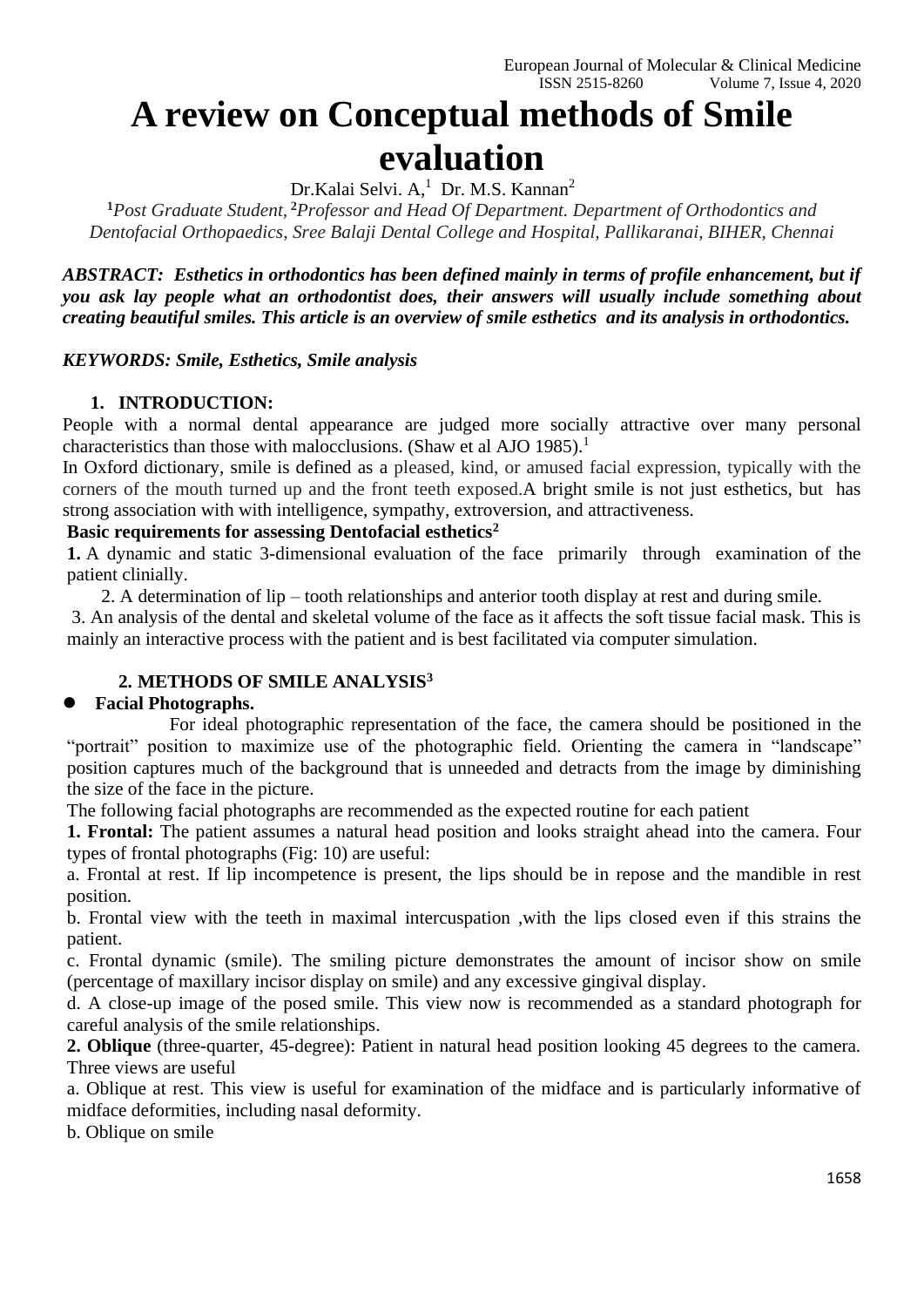#### **3. Two profile images are useful :**

a. Profile at rest. The lips should be relaxed. Lip strain is illustrated better in the frontal view, so a profile photograph with the lips strained in closure is unnecessary.

b. Profile smile. The profile smile image allows one to see the angulation of the maxillary incisors, an important aesthetic factor that patients see clearly and orthodontists tend to miss.

4. **An optional submental view:** Such a view may be taken to document mandibular asymmetry In patients with asymmetries.

5.

## ⚫ **Digital videography <sup>4</sup>**

Standardized digital videography allows the clinician to capture a patient's speech, oral and pharyngeal function, and smile at the same time. On first viewing of the Quick Time video clip, the clinician should assess tongue posture and lip function, particularly during speech. Immature oral and pharyngeal function with unfavorable tongue posture can easily be detected. With video clips of this type, one can review the video clip on a computer screen for repeated playback or set up a printout sequence that reflects the "smile curve," which is a series of frames chosen to reflect the animation of the smile from start to finish. This gives the clinician an opportunity to both visualize the smile from start to finish in dynamic viewing and see the individual frames in sequence to visualize the sustained smile.

- ⚫ **Direct Biometric measurements:** Smile analysis should involve evaluation of certain elements in specific sequence  $5$ :
- 1. **Dento-facial analysis-** i. Midline  $\Box$ ii. Philtrum and comissure height
- 2. **Dento-labial analysis-** i. Incisor display ii. Smile arc iii. Smile symmetry iv. Buccal corridor
- 3. **Dento-gingival analysis-** i. Gingival health ii. Height and contour of gingiva
- 4. **Dental analysis-** i. Contacts and connectors ii. Embrasures iii. Crown height and width iv.Mesiodistal width

#### **3. DENTO-FACIALANALYSIS**

*MIDLINE :* The starting point of the esthetic treatment plan is the facial midline. One of the goals of the orthodontic treatment is to achieve maxillary and mandibular midlines that are coincident-both with each other and with the facial midline. The most practical guide to locate the facial midline is to use two anatomical landmarks as references :- Nasion, the base of the philtrum. A line drawn between these landmarks not only locates the position of the facial midline but also determines the direction of the midline. Ideally the maxillary central incisor midline should coincide with the facial midline.

*PHILTRUM HEIGHT*: Measured in mm from subspinale (base of the nose) to most inferior point of the portion of the upper lip on the vermillion tip of the cupid bow.

*COMMISSURE HEIGHT* :The height of the Commissure is measured from a line constructed from the alar bases through subspinale and then from the commisures perpendicular to this line In young children and adolescents the philtrum height is shorter than the commissural heights and can be explained in the differential in vertical lip growth.

#### **4. DENTO-LABIAL ANALYSIS<sup>6</sup>**

*i. MAXILLARY INCISOR DISPLAY AT REST :* The average maxillary incisor display at rest is 1.91 mm in men and 3.40 mm in women. The amount of incisor show at rest is the most important esthetic parameter because decreased incisor display is characteristic of ageing.<sup>7</sup>

ii. *Maxillary incisor display on smile / Lip line* : The lip line is the amount of vertical tooth exposure on smiling i.e the height of the upper lip relative to the maxillary central incisors. The lip line is optimal when the upper lip reaches the gingival margin, displaying the total cervico- incisal length of the maxillary central incisors, along with the interproximal gingiva while smiling.

*[i](https://image.slidesharecdn.com/lec-170517040022/95/smile-analysis-in-orthodontics-18-638.jpg?cb=1494993840)ii. SMILE SYMMETRY:* An asymmetry in the smile can be due to:- Asymmetric smile curtain or Transverse cant of the maxillary occlusal plane.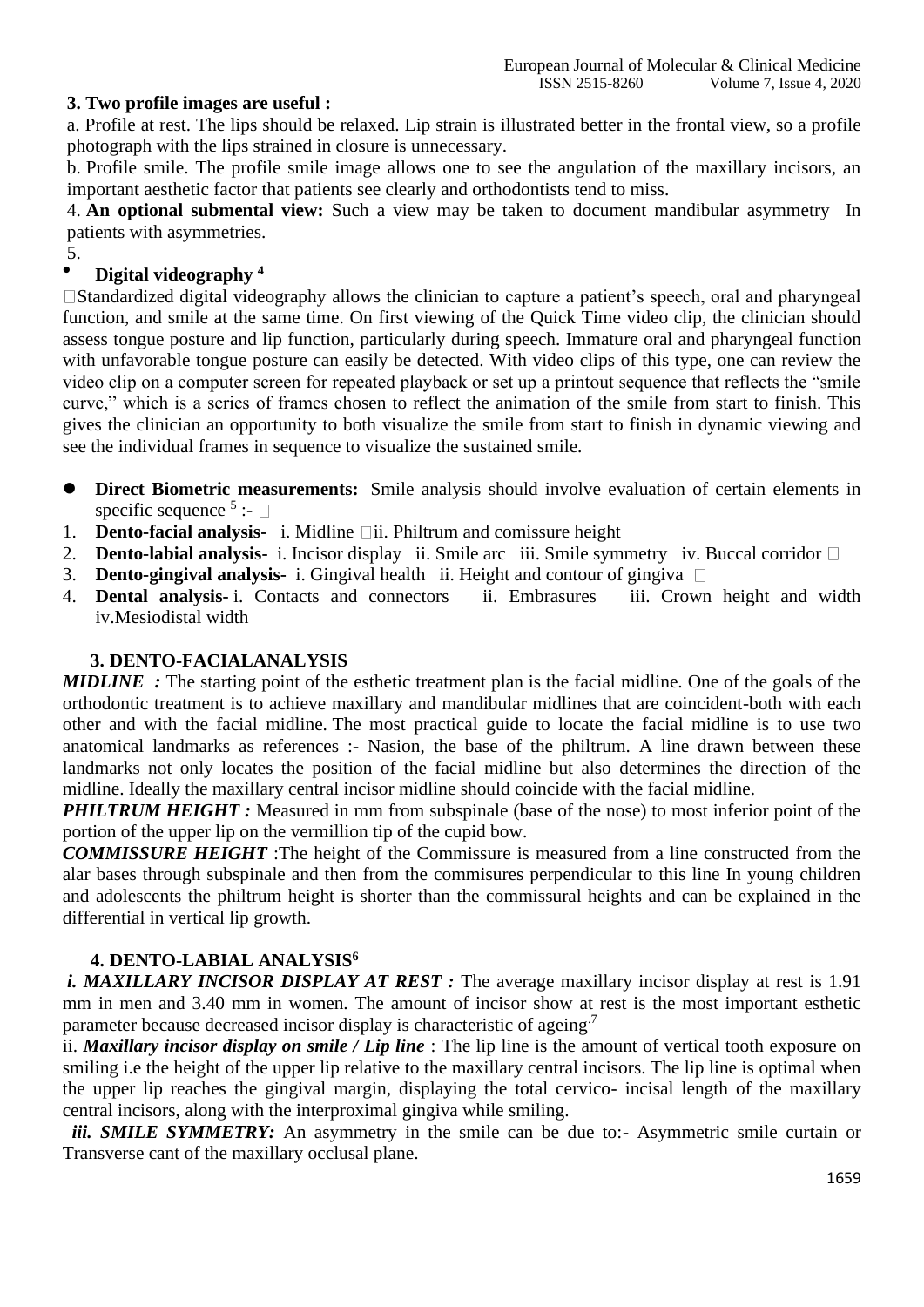ISSN 2515-8260 Volume 7, Issue 4, 2020 iv. BUCCAL CORRIDOR: Buccal corridor refers to dark space (negative space) visible during smile formation between the corners of the mouth and the buccal surfaces of the maxillary teeth. It is measured from the mesial line angle of the maxillary first premolar to the interior portion of the commissure of lips. It is represented by a ratio of the intercommissure width divided by the distance from the first premolar to first premolar.

## **5. DENTO-GINGIVAL ANALYSIS**

*i. GINGIVAL HEALTH* : It is of utmost importance that the gingival tissues are in a complete state of health prior to the initiation of any treatment

*ii. HEIGHT, SHAPE AND CONTOUR OF THE GINGIVA :*Establishing the correct gingival levels for each individual tooth is the key in the creation of pleasing and harmonious smile. The gingival margins of the central incisors should be at the same level or slightly incisal to that of the canines. The gingival margins of the lateral incisors should be towards incisal when compared to central incisors and canines. The discrepancies in the levels of gingival margin may be caused by  $\Box$  attrition of the incisal edges,ankylosis due to trauma in a growing patient, severe crowding.

### **6. DENTAL ANALYSIS <sup>8</sup>**

*i. CONTACTS AND CONNECTORS :* There is distinction between a connector space and a contact point. The contact points between the anterior teeth are generally smaller areas that can be marked by passing articulating ribbon between the teeth. The connector is a large, broad area that can be defined as the zone in which two adjacent teeth appear to touch.

• The contact points of maxillary teeth move progressively gingivally from the central incisors to the premolars, so that there is a progressively larger incisal embrasure, whereas connectors decreases in size from the centrals posteriorly. An esthetic relationship exists between the interproximal connectors of anterior teeth that is referred to as the 50-40-30 rule

*ii. EMBRASURES:* The incisal embrasures are the triangular spaces incisal to the contact point. Ideally these should display a natural, progressive increase in size or depth from the central to the canine. Ideally the embrasures show progressive increase in size or depth from the central to the canine. The contact point moves apically as we proceed from central to canine

*iii. CROWN HEIGHT AND WIDTH:* Crown height combined with percentage of incisor display is the deciding factor in the amount of tooth movement required to improve the smile index. The vertical height of the maxillary central incisors in the adult is normally between 9 and 12 mm. In one of a recent study the optimal width-to- length ratio for the maxillary central zone was found to be between 75% and 85% of the length.

*iv. MESIO-DISTAL WIDTH:* The centrals must be the dominant teeth in the smile and they must display pleasing proportions. They are the key to the smile. The shape and location of the centrals influences or determines the appearance and placement of the laterals and canine. The apparent width of the lateral incisor should be 62% of the width of the central incisor. The apparent width of the canine should be 62% of that of the lateral incisor. The apparent width of the first premolar should be 62% of that of canine. This ratio of recurring 62% proportions appears in a number of other relationships in human anatomy is referred to as the "Golden proportion."

## The smile mesh<sup>9</sup>

Ackerman et al. developed a multimedia computer program, the smile mesh, to analyze photographs of posed smiles and test the reproducibility and reliability of the smile . Statistical analysis revealed that a posed smile is indeed reproducible. However, because not all patients have individually repeatable smiles, a good procedure is to take three smile images of the patient and select the most natural